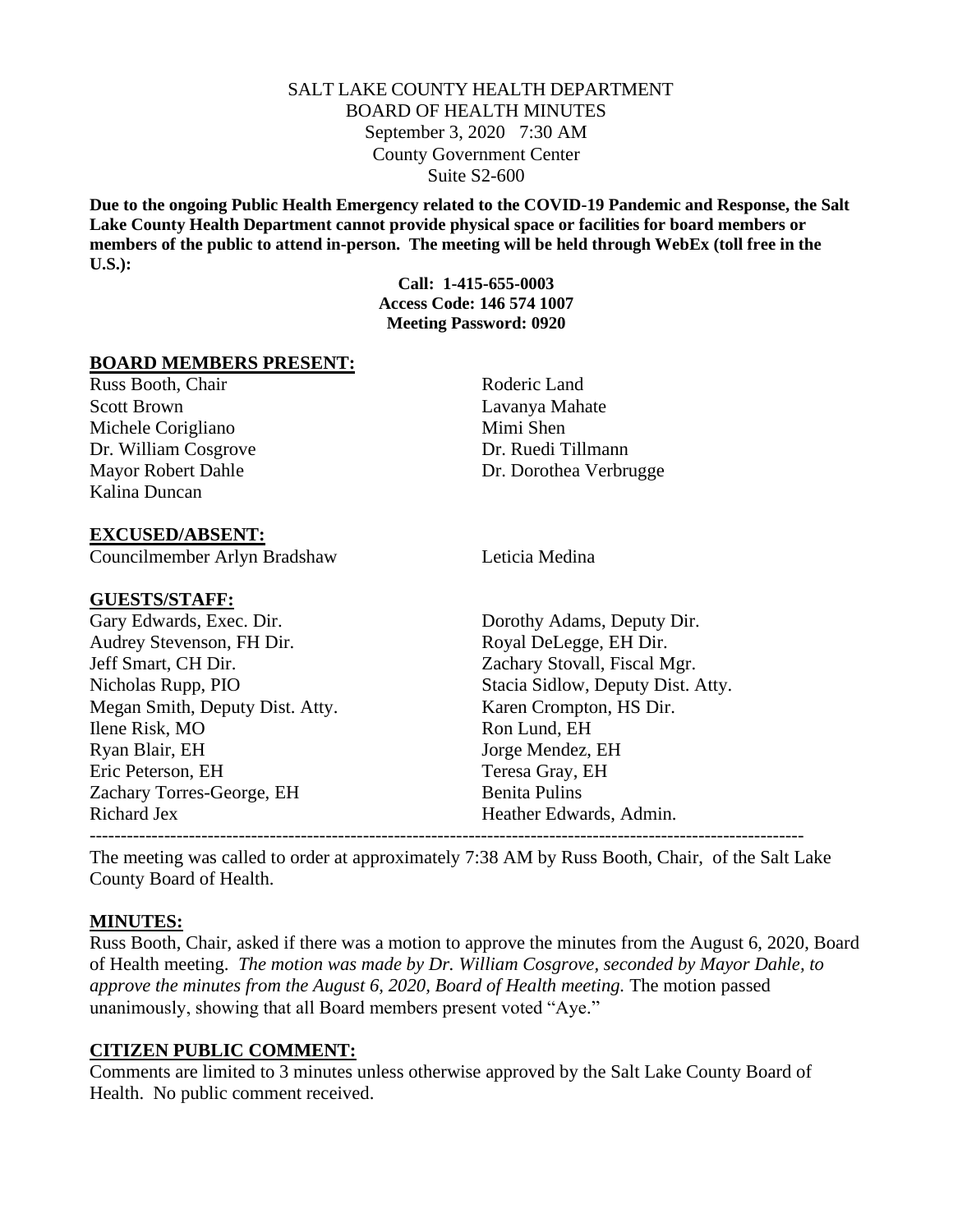Board of Health Minutes September 3, 2020 Page 2

## **CHAIR'S REPORT:**

*Excused Board Members* Russ Booth informed the Board that, Dr. Ruedi Tillmann asked to be excused from the meeting today.

# **DIRECTOR***'***S REPORT:**

## *Women Infants &Children (WIC) Funding*

Gary informed Board members that the department received notification that the federal WIC program will receive funding reductions in 2021. Currently the program has a few position vacancies which will be used to offset the reductions, as the program continues to see a decline in case numbers. The staff continue to provide services online with some in-person appointments when necessary.

## *Legislative Special Session*

Gary informed Board members that the legislature held a special session on August 20 and passed SB6008, *Tobacco Retailer Amendments*. This new legislation amends and clarifies provisions related to tobacco retailer requirements, including the grandfathering requirements for retailer proximity locations, clarifies that a local health department cannot deny a tobacco retailer permit if the retailer was in business prior to December 31, 2015, and, clarifies that it is up to a city and/or county to decide if they issue a tobacco specialty business license, which was unclear prior to this new legislation. Gary stated there could be additional changes in the upcoming 2021 legislative session and the department will begin looking at amending the current tobacco health regulation to align with these new requirements.

# *Lt. Governor Visit*

Gary announced that the department hosted Lt. Governor Cox on a site visit to the Salt Lake Public Health Center where he was able to view contact tracing and the work being done in the Epidemiology Bureau to track the virus in our community. Gary spoke with the Lt. Governor and discussed public health efforts in Utah, and he learned that the Lt. Governor was once a Board of Health member during his early career.

### **2020 BUDGET PROPOSAL:**

Zachary Stovall, Fiscal Manager, presented information on the 2021 proposed budget through a PowerPoint presentation. Slides included:

- 2021 Budget Summary
- 2020 COVID Detail Projection
- Health Fund Balances Projection with CARES

Gary reminded Board members that as part of the Boards fiduciary responsibility they must approve the budget proposal and forward to the Mayor's Office for consideration. Russ Booth asked for a motion to approve the budget proposal and forward to the Mayor's Office for consideration. *A motion was made by Scott Brown, seconded by Dr. William Cosgrove and Kalina Duncan, to approve the 2021 budget proposal and forward to the Mayor's Office for consideration.* The motion passed unanimously, showing that all Board members present voted "Aye."

For more detailed information, please see a hardcopy of the handouts and presentation included in the Board of Health meeting file folder.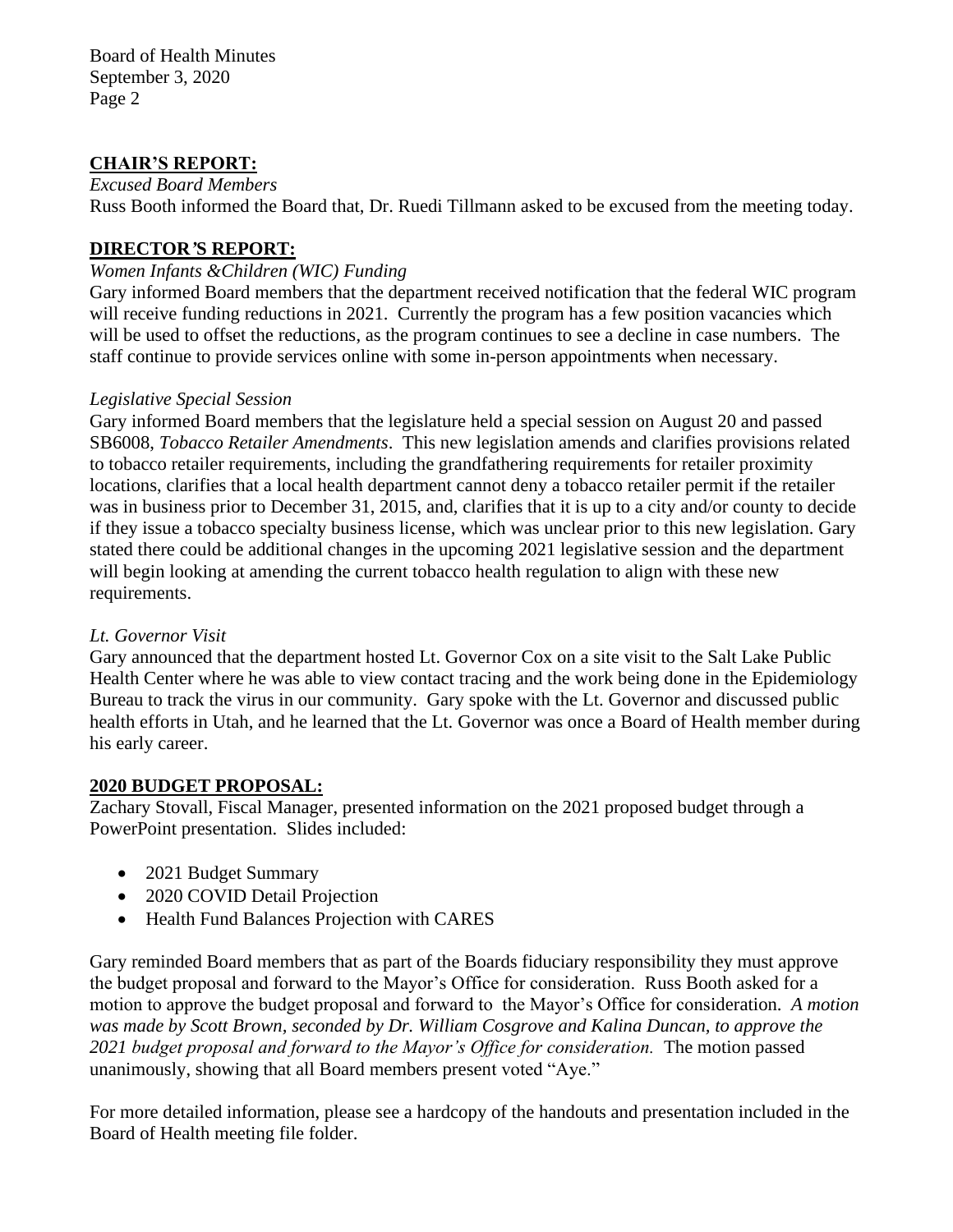Board of Health Minutes September 3, 2020 Page 3

# **BENITA PULINS – REQUEST FOR VARIANCE:**

Benita Pulins, property owner of 2251 Pinecrest Canyon Road, presented a request for variance to Health Regulation #13, *Wastewater Disposal Regulation*, to approve a request to install an alternative wastewater system without a blackwater holding tank, which is required in the regulation because the property is located within a protected watershed area. Ms. Pulins stated she has been working with Ryan Blair, Environmental Health, to design the system and has submitted required documentation and water quality samples from the proposed alternative wastewater system. She informed members that the Emigration Improvement District has reviewed the alternative system and will conduct monthly inspections of the system, if the variance is approved.

Ryan Blair, Environmental Health, presented information to the Board in support of the variance request for section 4.9 in Health Regulation #13, *Wastewater Disposal Regulation.* He stated the department requests that the proposed septic system design include the installation of a blackwater/holding tank in case of system failure. Ryan informed Board members that the department requires that the alternative system meet all requirements of the Emigration Improvement District and other agencies, as outlined in the regulation and state rule.

Russ Booth asked for a motion to approve the variance request. *The motion was made by Scott Brown, seconded by Mayor Rob Dahle, to approve Benita Pulins request for variance to Health Regulation #13, Wastewater Disposal Regulation.* The motion passed showing all Board members present voted "Aye," with the exception of Roderic Land who abstained.

For more detailed information, please see a hardcopy of the variance request included in the Board of Health meeting file folder.

# **COVID-19 UPDATE:**

Ilene Risk, Epidemiology Bureau Manager, stated that currently Utah cases are averaging 376 per day and currently cases are decreasing along with hospitalization rates, which are down 26%. Salt Lake County is averaging 173 case per day and we continue to see higher rates in Salt Lake City, Rose Park, and West Valley City. The department has identified and responded to 750 worksite outbreaks and currently there are 123 cases in schools with 30 outbreaks in K-12. The department will monitor schools closely as the month continues.

Audrey Stevenson, Family Health Director, stated there is a vaccination task force that is planning to meet the needs of the community once a vaccine becomes available. The group is meeting twice a week to refine the mass vaccination plan and develop the priorities for administering the vaccine to first responders, healthcare providers and long-term care facilities. She stated that large pharmacies and hospitals would also receive vaccine and the group will continue to monitor closely when the vaccine will be made available throughout the US.

Gary reviewed new slides that have been included on the Salt Lake County COVID-19 Data Dashboard:

- COVID-19 Demographics and Severity
- COVID-19 Ethnicity and Race
- COVID-19 Outbreaks
- COVID-19 Worksite Outbreaks